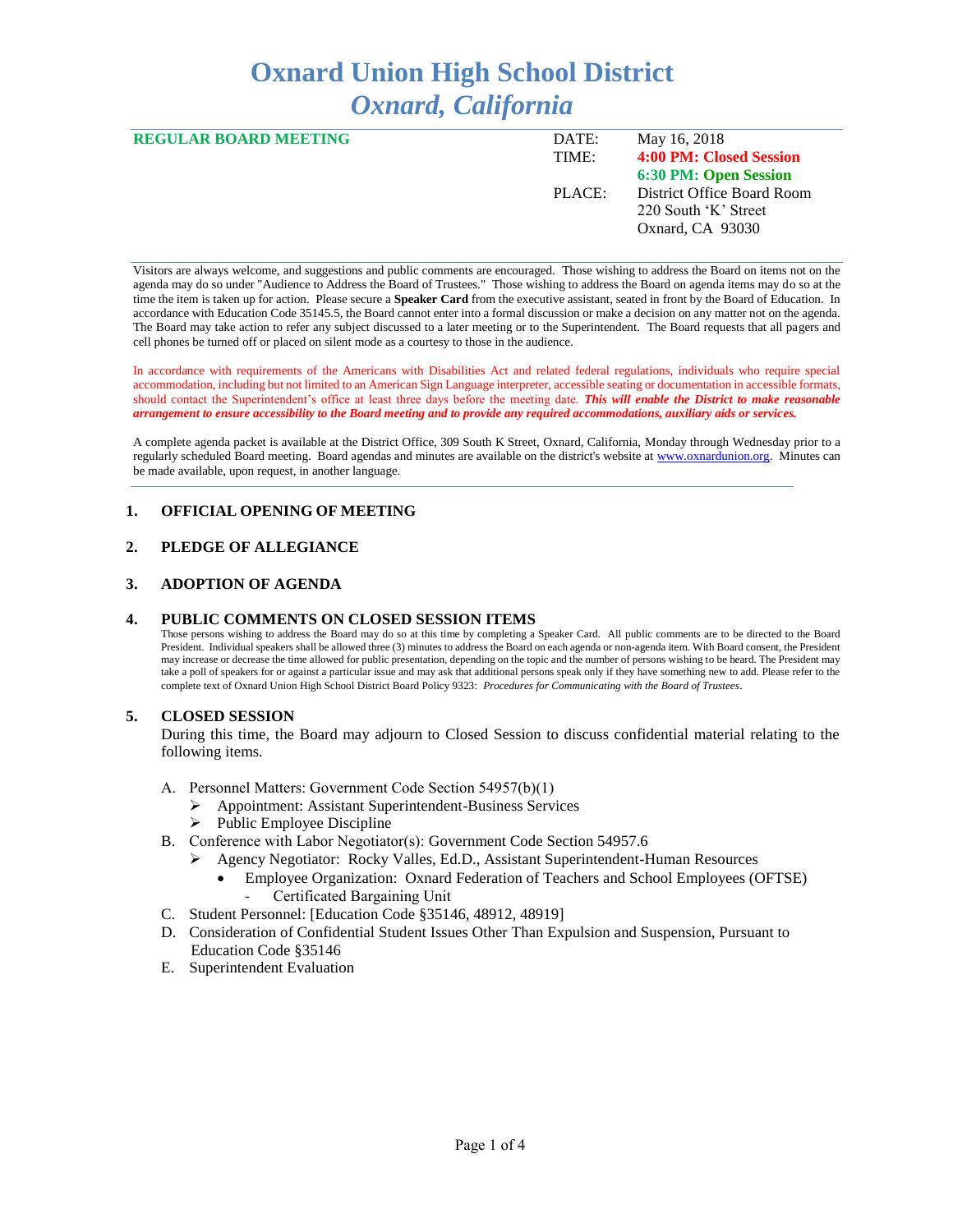### Board Meeting Agenda May 16, 2018

F. Conference with Real Property Negotiator (Govt. Code § 54956.8)

 PROPERTY: 50-acres of 107.25 acres located at or near 1825 Camino del Sol, Oxnard, CA (southeast corner of N. Rose Ave. and Cesar Chaves Dr.) Ventura County Assessor Parcel No. 214-0- 020-595

AGENCY NEGOTIATOR: Sid Albaugh, Assistant Superintendent Business Services Business Services and Dr. Joel Kirschenstein, Consultant Sage Realty Group Inc.

NEGOTIATING PARTIES: Brian Edward Maulhardt, as Trustee of the Brian Edward Maulhardt Children's Support Trust

- UNDER NEGOTIATION: Price and terms of payment
- G. Conference with Real Property Negotiator (Govt. Code § 54956.8)

PROPERTY: Multiple District-owned parcels, including: (1) Bell Ranch Property, Assessor Parcel No. ("APN") 156-0-180-385, Camarillo, California; (2) South of Oxnard High School, APN 183-0-030-180; (3) District Office Campus, 220, 309, and 315 South K Street, Oxnard, CA, APNs 202-0-010-630 & -740; (4) Hueneme Road Adult School, 527 W Hueneme Road, Oxnard, CA, APN 222-0-082-625; (5) 280 and 300 Skyway Drive, Camarillo, CA, APN 230-0-130-105; and (6) 15 Stearman Street, Camarillo, CA, APN 230-0-130-115 AGENCY NEGOTIATOR: Sid Albaugh, Assistant Superintendent Business Services and Dr. Joel Kirschenstein, Consultant Sage Realty Group Inc. NEGOTIATING PARTIES: To be determined UNDER NEGOTIATION: Price and terms of payment.

H. Conference with Real Property Negotiator (Govt. Code § 54956.8) PROPERTY: 7.6 Acres located 1800 Solar Drive, Oxnard, CA, Ventura County Assessor Parcel No. 213-0-070-045 AGENCY NEGOTIATOR: Sid Albaugh, Assistant Superintendent Business Services and Dr. Joel Kirschenstein, Consultant Sage Realty Group Inc. NEGOTIATING PARTIES: NAI Capital UNDER NEGOTIATION: Price and terms of payment.

## **6. RECONVENE IN PUBLIC: REPORT ON CLOSED SESSION ACTION**

### **7. RECOGNITION**

- ➢ Dedicated Student Award Rio Mesa High School
- ➢ DELAC/DPAC Parents Hilda Gomez
- ➢ Migrant Speech/Debate Winners Guadalupe Reyes
- $\triangleright$  Avid Write-Off Winners Guadalupe Zamora

### **8. PUBLIC COMMENTS TO ADDRESS THE BOARD OF TRUSTEES**

Those persons wishing to address the Board may do so at this time by completing a Speaker Card. All public comments are to be directed to the Board President. Individual speakers shall be allowed three (3) minutes to address the Board on each agenda or non-agenda item. With Board consent, the President may increase or decrease the time allowed for public presentation, depending on the topic and the number of persons wishing to be heard. The President may take a poll of speakers for or against a particular issue and may ask that additional persons speak only if they have something new to add. Please refer to the complete text of Oxnard Union High School District Board Policy 9323: *Procedures for Communicating with the Board of Trustees.*

### **9. SUPERINTENDENT'S REPORT**

### **10. STUDENT REPRESENTATIVE TO THE BOARD – ANGELINE CESAR**

## **11. STAFF REPORTS**

- A. School Safety
- B. 2018-19 Budget and LCAP Development
- C. Oxnard Middle College High School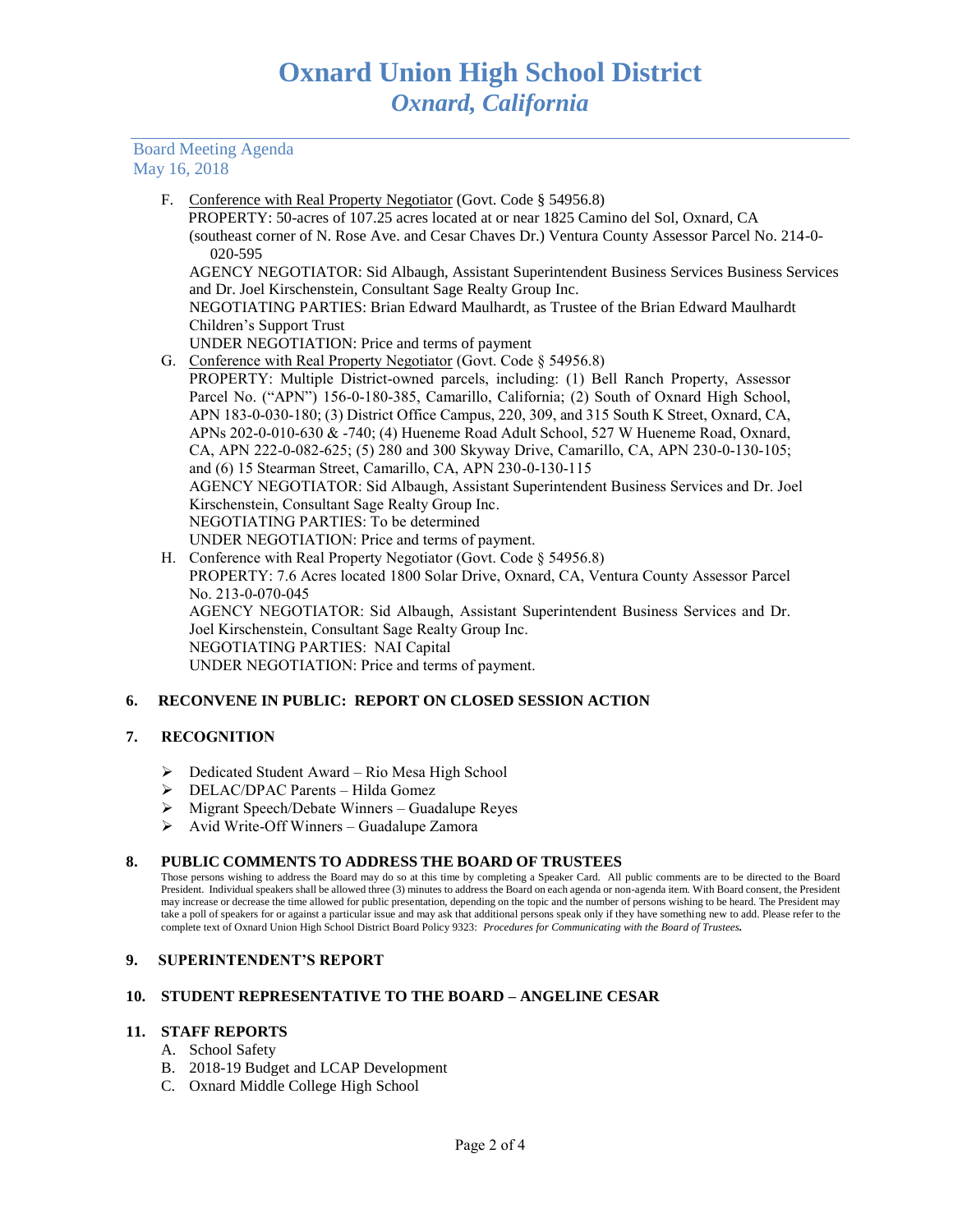Board Meeting Agenda May 16, 2018

## **12. CONSENT CALENDAR**

#### **Business Services**

A. Consideration of Approval of Purchase Orders, April 30, 2018 to May 7, 2018

#### **Educational Services**

- B. Consideration of Approval of Memorandum of Understanding between Oxnard College and Oxnard Union High School District for IT Internships
- C. Consideration of Approval of Renewal of Annual Agreement between Oxnard Adult School and Ventura County Office of Education Career Education Center for the 2018-2019 School Year
- D. Consideration of Approval of Renewal of Student Professional Nursing Assistant Education/Business Associate Agreement with Glenwood Care Center
- E. Consideration of Approval of International Travel Request to Canada per BP 3350 Travel Expenses
- F. Consideration of Approval of Memorandum of Understanding between Oxnard Union High School District and University of California Transcript Evaluation Service
- G. Consideration of Approval of Professional Development CUE Black Label
- H. Consideration of Approval of Out of State/Country Fieldtrip for Adolfo Camarillo High School Family, Career and Community Leaders of America (FCCLA) Leadership Conference in Atlanta, GA June 27- July 3, 2018
- I. Consideration of Approval of Stipulated Student Expulsions by Agreement of the School Principal, the Student, and the Students' Parent/Guardian, as per Board Policy 5144, Section 22
- J. Consideration of Approval of a Hearing Panel's Recommendation to Expel a Student as per Board Policy 5144 and Education Code 48918

### **Human Resources**

- K. Consideration of Approval of Personnel Items
- L. Consideration of Approval of 2018-2019 Condor High School Options Academy Calendar
- M. Consideration of Approval of 2018-2019 Oxnard Adult School Calendar

#### **Board Policies**

- N. Consideration of Approval of Revisions to Board Policy *4119.21, 4219.21, 4319.21 Professional Standards* [Second Reading]
- O. Consideration of Approval of Revisions to Board Policy *4112.21 Interns* [Second Reading]

### **13. ACTION ITEMS**

### **Business Services**

A. Consideration of Approval to Purchase Passenger Vans for District-Wide Use

#### **Educational Services**

- B. Consideration of Approval of Revision to Board Policy *6146.1 General Graduation Requirements* [Second Reading]
- C. Consideration of Adoption of Resolution No. 18-18, Supporting Ethnic Studies as an Oxnard Union High School District Graduation Requirement

#### **Human Resources**

D. Consideration of Approval of Revisions to Job Description: *Health Office Clerk* [First Reading]

## **14. BOARD REPORT AND COMMUNICATIONS**